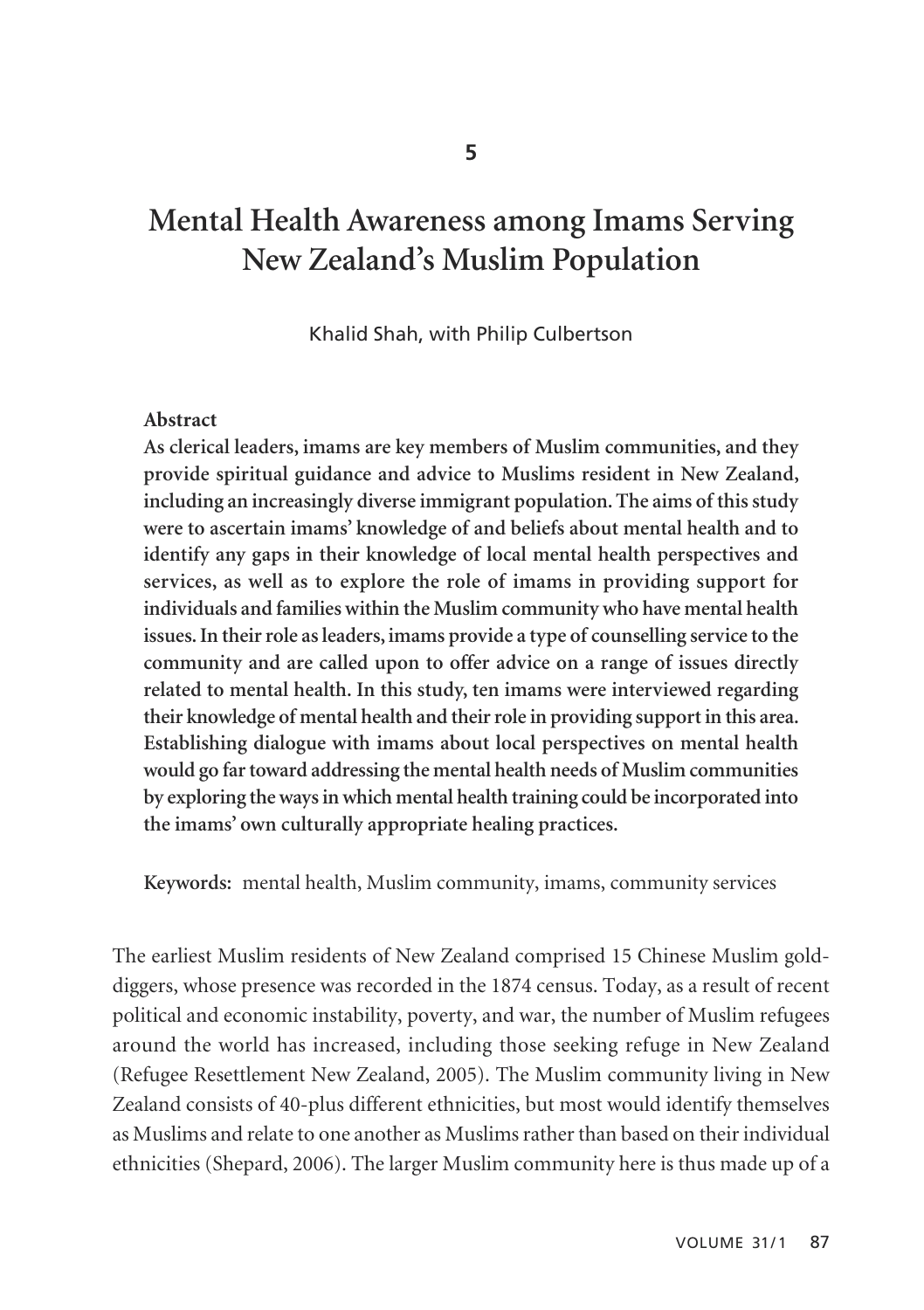diversity of smaller communities with some differences in their ways of practising religion, as well as in their resources and needs (Shepard).

Members of Muslim communities attend the mosque on a regular basis for prayers and other religious events. Imams (clerical leaders) are regarded as the most esteemed members of the various Muslim communities and they play an important role in increasing health awareness and counselling other community members (Abu-Ras, Gheith, & Cournos, 2008; Padela, Killawi, Heisler, Demonner, & Fetters, 2010). Imams hold special importance in terms of gaining access to Muslim communities, in the sense that mosques are usually the only place where Muslims come together as one entity. Each ethnicity within the Muslim community has its own leaders and elders who serve as support people for those ethnicities. However, the organisational structure of each community is similar and imams of local mosques are seen as the overall community leaders and respected by all. There are some differences, of course, in the ways that different sects practise their religion, but the religious beliefs behind those differences are the same for all Muslims, for they all follow the same Qur'an and Sunnah (the living example of the prophet Muhammad). Therefore, adopting a more holistic mental health approach to research in the Muslim cultural community, rather than focusing on individual ethnicities, seemed the best approach for this project. As well, imams have direct access to the overall community and are considered to be the source of guidance and support, irrespective of their individual ethnicity.

Most Muslims living in Auckland either are refugees or have emigrated from countries in which the socioeconomic conditions left many people disadvantaged. Research indicates that refugees and migrants experience significant resettlement issues, including facing many barriers to accessing health services (Lawrence & Kearns, 2005). In general, most of the immigrants and refugees have no knowledge of mental health or even general health services in New Zealand (Lawrence & Kearns). At the same time, anecdotal evidence suggests that the services are rarely culturally responsive and they face nearly overwhelming difficulties in understanding the needs of Muslims, even if the communities have knowledge of the services available (Lawrence & Kearns).

### **Background and Aims of the Study**

The Auckland District Health Board (ADHB) is presently adopting an evidence-based approach to the development or reconfiguration of funding and mental health planning. As part of this process, the board is utilising a project-based approach to planning and examining services across the spectrum or continuum of delivery.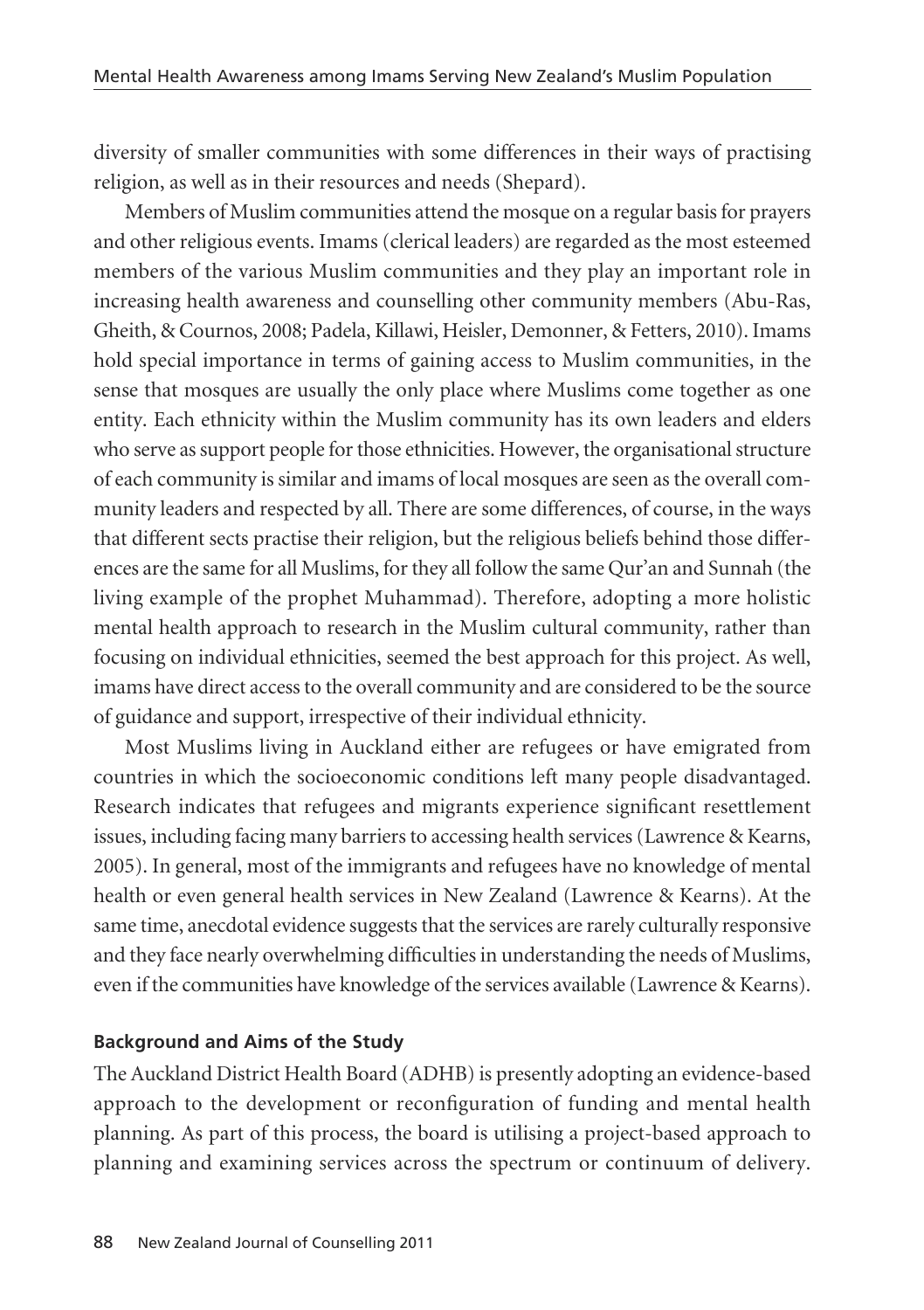Affinity Services, a community-based nongovernment organisation (NGO), was contracted by the ADHB to assess the level of knowledge of mental health within the wider Muslim community, increase mental health awareness, identify potential barriers to access, and determine how to improve access to mainstream mental health services. As part of this process, the project aimed to engage imams and assess their willingness to participate in delivering a psychoeducational message to raise awareness of the mental health needs in Muslim communities.

#### **Review of the Literature**

Initially, it seemed a complicated task to reach these communities and raise the issue of mental health. However, studies suggested that as leaders in the Muslim communities, imams could play an active role in raising mental health awareness (Abu-Ras, Gheith, & Cournos, 2008; Osman, Milstein, & Marzuk, 2005). Imams can serve as key links to accessing Muslim communities, since mosques are the common and most frequented meeting places for Muslims and the imams are esteemed as respected clerical leaders and elders in the communities. Muslims tend to approach them for advice on any number of issues, including those relating to mental health, such as family, social, and psychiatric problems, and they entrust the imams with personal and family information. Research has found that imams often serve as frontline mental health care providers and facilitators to help communities gain access to mainstream services, particularly in minority communities (Larson et al., 1988; Piedmont, 1968; Schindler, Berren, Hannah, Beigel, & Jose, 1987; Veroff, Kulka, & Douvan, 1981; Young, Ezra, Griffith, & Williams, 2003). An analysis of data in the United States by Wang, Berglund, and Kessler (2003) found that religious leaders continue to provide more mental health care than psychiatrists, including treatment of people with serious mental illnesses. Imams can therefore play a very important role in encouraging the community to understand and accept the importance of mental health awareness and in supporting those who suffer from mental illnesses.

Erickson and Al-Tamimi (2001) emphasised that community awareness about the availability of mental health services needs to be more widely promoted, which will help in allowing ethnic minorities to seek out access to services. It is therefore vital to have the imams of local mosques "on board" in terms of raising mental health awareness. The findings of the survey of imams done by Osman et al. (2005) in the United States strongly suggested a need for mental health professionals to support the imams in their vital role of improving access by members of the Muslim community to main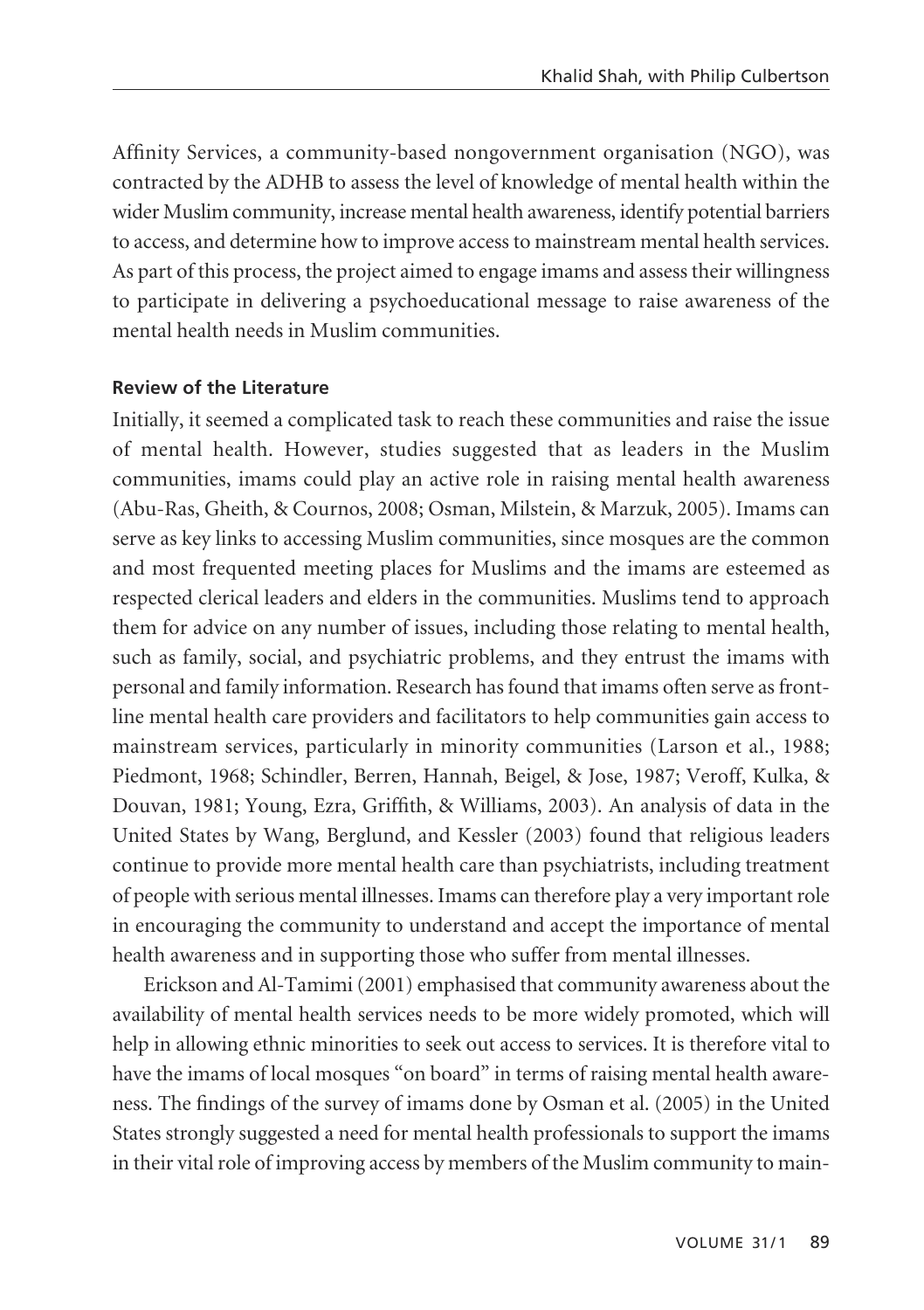stream mental health services. This viewpoint becomes even more important in the context of the Muslim communities in New Zealand. Through their survey, Osman et al. (2005) also discovered that most of the US-based imams had some form of mental health training or qualification.

Based on the findings from the above literature, it became obvious that the area of Muslim mental health was overdue for exploration in New Zealand. Since the Muslim communities in New Zealand are relatively new and small as compared to those in the United States and the United Kingdom, and many members are recent immigrants or refugees, the mental health issues faced by these communities are rather different, thereby necessitating a different approach. In addition, Muslims in New Zealand enjoy *relatively* more acceptance and less racial or religious discrimination in comparison with those in other countries. A study done by Shepard (2006) argued that while there have been incidents of racial or religious discrimination towards Muslims in New Zealand, by and large there is significant acceptance and support shown to Muslims by the general population. It might therefore be relatively easy to establish trust and build good relationships between the community and the mainstream mental health services. Indeed, Mohit (2001) argued that religious leaders, intellectuals, and women and men in positions of community authority should be made aware of the importance of mental health and involved in the formation of better systems of care.

Bate and Robert (2002) emphasised the importance of collaboration between the private sector and public health services, and this could contribute to the public sector's quality improvement initiatives. Similarly, there is a need for collaboration *with* the community to utilise members' knowledge in improving the quality of service delivery *to* that particular community. When mental health services work in collaboration with the imams, the mental health needs of the Muslim community are more likely to be identified and addressed, and in turn, the knowledge gained from such encounters can be used by mental health professionals to improve their knowledge of the community and hence improve the quality of service delivery.

#### **Research Method**

A qualitative approach was used in carrying out this study. The project team initiated the study by communicating with imams from the local mosques in Auckland. The first aim of our communication with the imams was to explain the purpose of our project and to assess their willingness to support us in raising mental health awareness. In the initial stages of communication, we became aware that, as a result of different cultural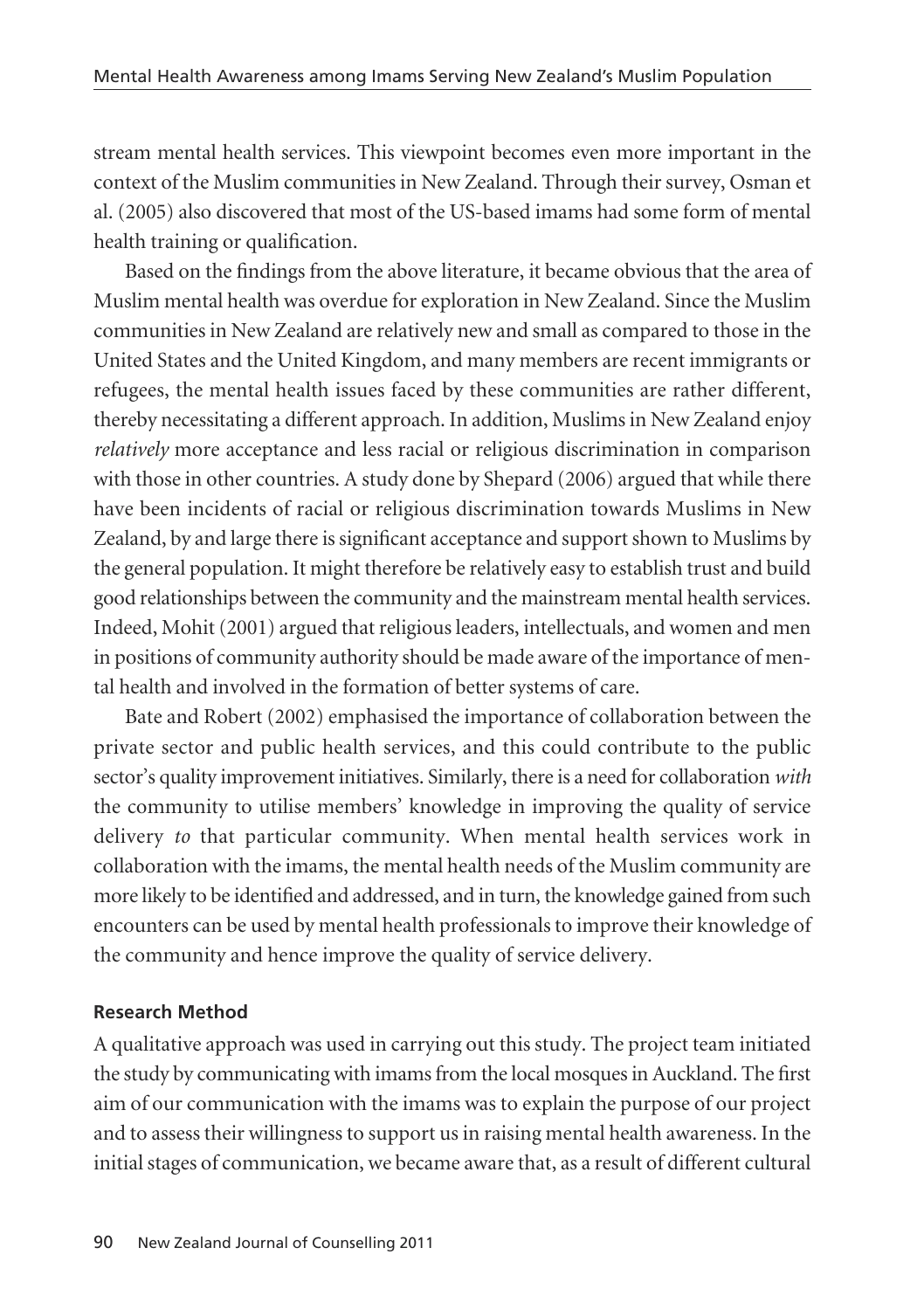beliefs and their lack of knowledge about local conceptualisations of mental health, the imams did not feel comfortable discussing this issue. Later, however, through processes of communication and building trust, the imams accepted the importance of mental health awareness, and they came to understand more about the persistent need for their involvement in mental health issues. Gaining the support of the imams was itself a successful first step.

From those mosques that provide regular services to the Muslim community, we invited imams to participate who were actively involved in the social services of the community as well as providing guidance as spiritual leaders. We omitted small centres where prayers are performed on an occasional basis and that do not have a regular imam. Participation was entirely voluntary and prospective participants were given information about the aims and purpose of the study, as well as some time to think about participating. They were also made aware that any outcomes of the research might be made available publicly.

All ten of the imams who were invited to take part in the study agreed to do so. Interview times were arranged with them and the method of the interview was explained. The interviews were conducted face-to-face using a semi-structured questionnaire. This provided the flexibility to alter the questions based on the information provided. When the interviews were completed, the hand-written data were typed and then returned to the participants to check for accuracy. The data were then analysed using thematic analysis.

#### **Results and Discussion**

The results from the interviews with the imams have been divided into six categories, based on the major themes identified through data analysis. The results clearly indicate the importance of Muslim mental health awareness and the value of community involvement in meeting those needs. The six major aspects of the results are now presented and discussed.

#### *Level of Basic Mental Health and Services Knowledge by Imams*

The imams interviewed were all immigrants, from a number of different countries; none were New Zealand-born. This is interesting when compared to studies conducted on the same topic in the United States and the United Kingdom by Sameera and Reddy (2007) and Hussain (2009), where Muslim communities have been present for centuries, which is not the case in New Zealand. Studies done by Osman et al. (2005) and Leavey (2008) showed that imams in those countries had varying levels of mental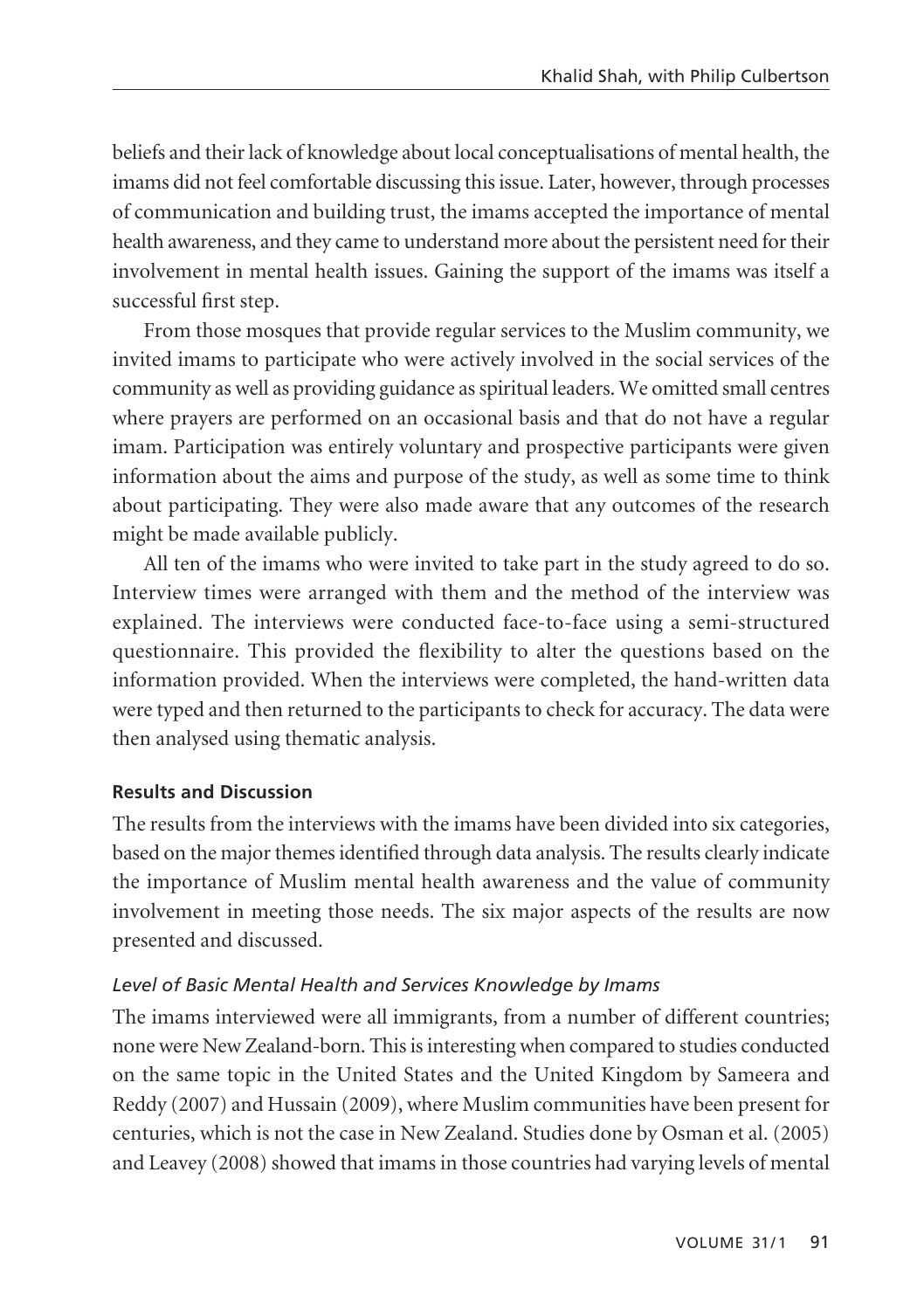health training and qualifications. More than half of the imams surveyed by Osman et al. (2005) had some kind of mental health or counselling qualification or training, whereas the findings of the current study demonstrate that only two out of the ten imams we interviewed had some form of qualification relating to mental health. Among the imams we interviewed, we could find only one additional imam who had some knowledge of mental health. Furthermore, only two of the imams we interviewed had some knowledge about Auckland-based mental health services.

These findings do not necessarily indicate that the imams knew little about mental health; it became evident that several of them were involved in mental-health-related work in the community. The difficulty in speaking with the imams was in identifying what the term "mental health" means in the New Zealand context.

Another interesting finding was that, initially, most of the imams appeared hesitant to talk about mental health in the Muslim communities. However, when they became aware that mental health is not limited to people with serious mental illnesses and that a variety of mental health issues are commonly present within the whole community, they became more comfortable talking about these issues in the community, as well as their own experiences of mental health in the Muslim communities.

#### *Issues about which Community Members Usually Approach Imams*

On the one hand, the imams stated that they did not have much knowledge of mental health, nor were they qualified in the subject. On the other hand, when asked about the kinds of issues for which they are usually approached by members of the Muslim communities, their answers indicated that they provide virtually direct mental health services to their communities without being aware of it. Following are the issues identified during the study for which imams were approached and which they deal with on a regular basis:

- Financial stresses
- Depressed mood
- Issues of settling in to a new culture and a new country
- Seeking advice and guidance
- Feelings of isolation, especially in the elderly
- Mental issues related to physical problems
- Post-traumatic problems
- Marital issues among migrants
- Teenage relationship issues with parents, including drug problems.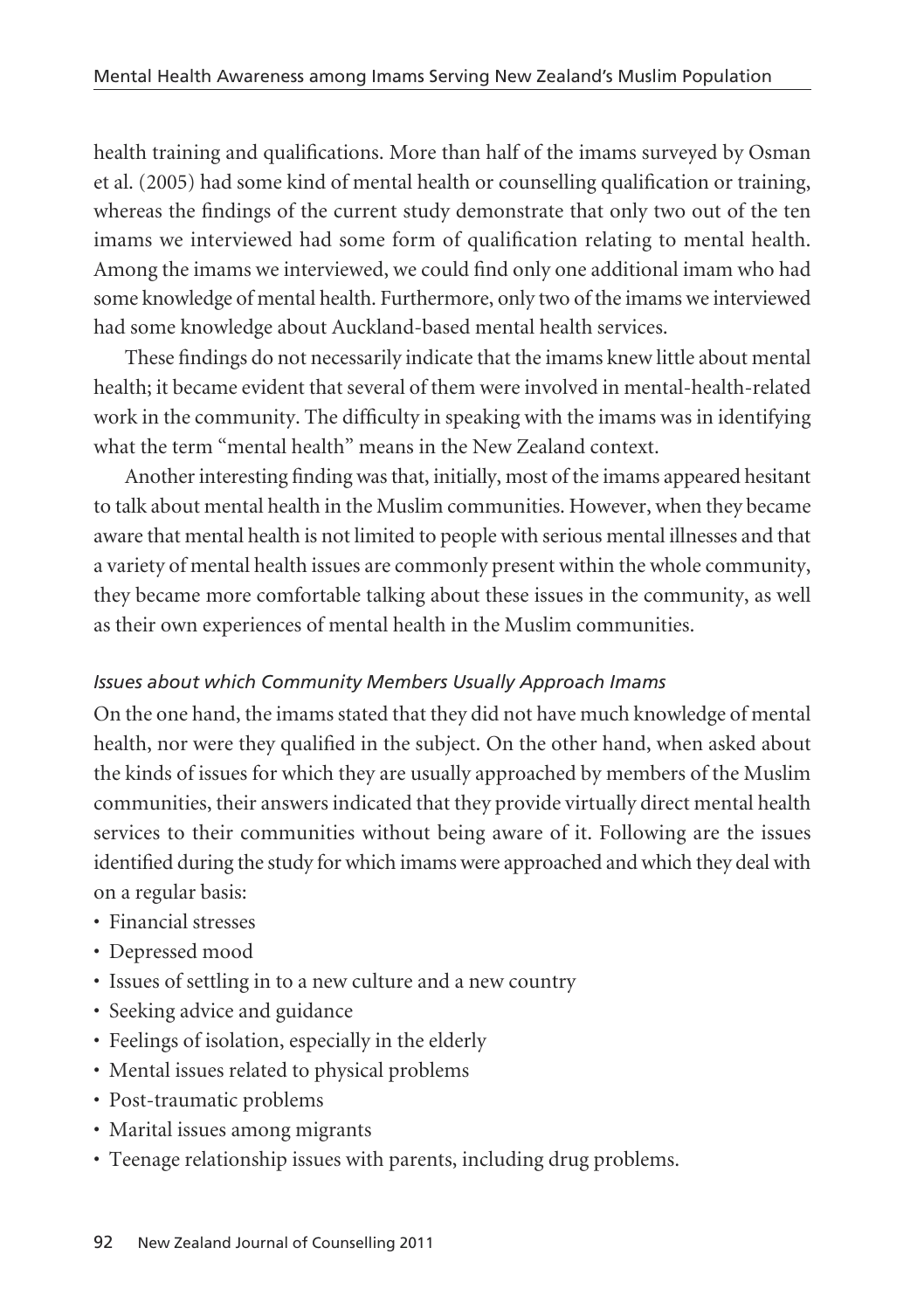These include common issues faced by most people in society, but they can nevertheless have a huge impact on one's mental health. For immigrants and refugees, these challenges can be intensified by the stressors associated with immigration and trauma, thereby complicating their mental health distress and their needs in comparison with the general population. In the case of imams, people approach them not only for a second opinion, but, in fact, most people in Muslim communities share their secrets and issues only with the imams. This level of trust by community members, along with access to the information they share with the imams, places these clerical leaders in an important position for raising mental health awareness in their communities. These findings point toward an interesting idea, that if the imams have some basic mental health tools as well as the ability to identify issues relating to mental health, they can then use their position to encourage the person seeking advice to access help from specific mental health services if required. This will have a long-lasting impact on the mental wellbeing of the Muslim communities.

#### *Barriers to Muslim Communities' Access to Mainstream Mental Health Services*

Since the imams had little knowledge of the mental health system in New Zealand, their views of the barriers to accessing mental health services by the community may well reflect the limited knowledge and access that Muslim communities have to general health services overall. However, their views do highlight some important issues regarding access to mainstream mental health services. One of the main issues the imams raised in relation to barriers was their lack of awareness of the available health services. This is an important issue, especially for new immigrants, and most members of the Muslim communities living in Auckland are recent immigrants.

The lack of knowledge about Muslim culture by non-Muslim health professionals is also an important issue that runs parallel to the issue of a lack of knowledge about health services. If the health professionals, especially in primary health care, had a better understanding of the culture of their clients, it would be much easier to educate them about the available mental health services. This purposeful education is needed because most of the Muslim immigrants in New Zealand are from countries with underdeveloped socioeconomic cultures, and from societies that have been severely disrupted by armed conflict, and hence are without well-developed mental health systems, as exist in New Zealand. As well, most of the ethnicities within the Muslim communities are from developing countries and are closely linked to each other. As a result, an enormous sense of cultural stigma and discrimination associated with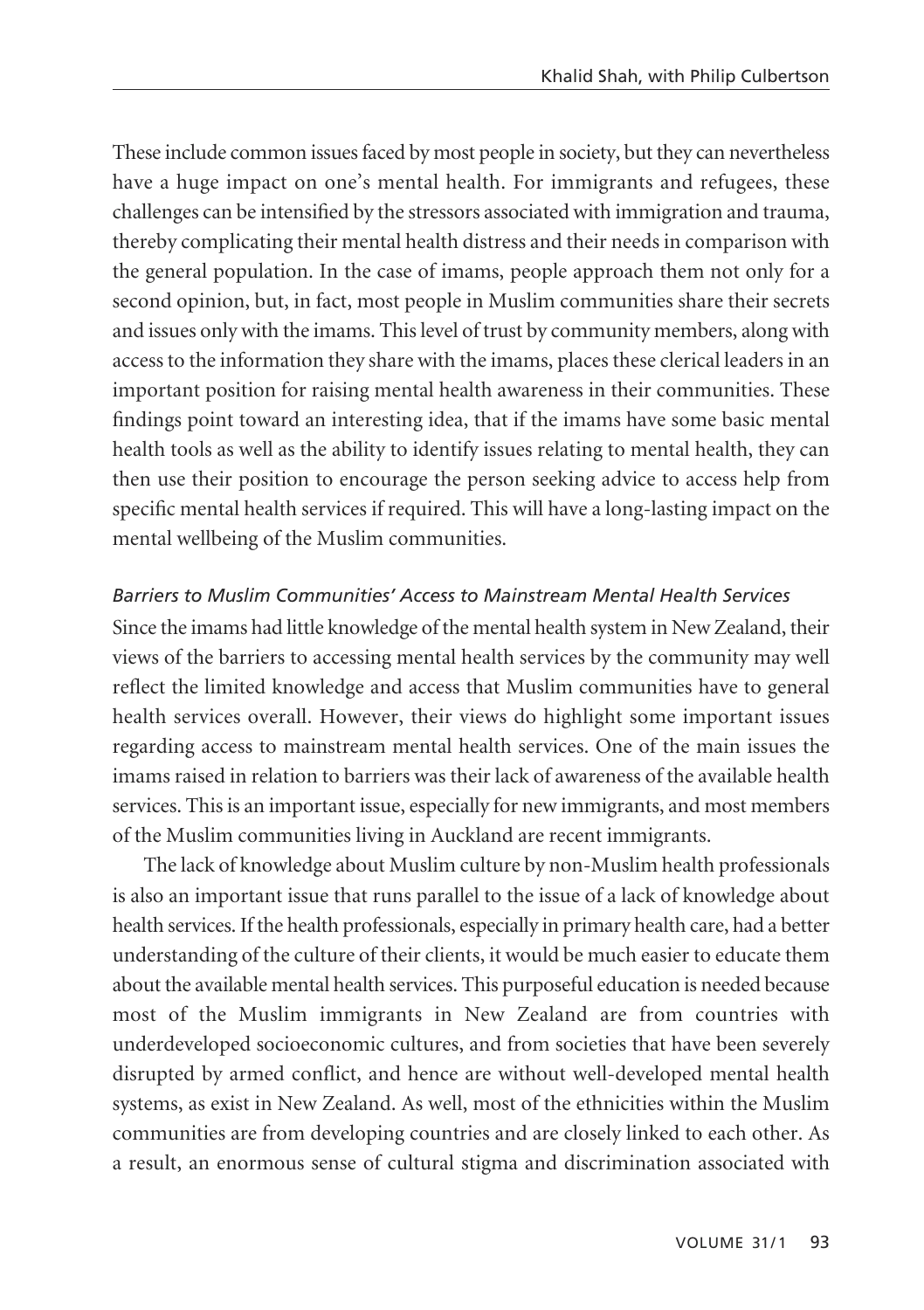mental illnesses exists (Lauber & Rössler, 2007). Languages create another barrier that affects the ability of people within New Zealand's Muslim communities to freely express their views on their day-to-day life and their mental wellbeing. Lastly, a lack of finances for some members of the community is a barrier to accessing health services. This issue can also be linked to the lack of knowledge about health services, because some people do not know that most services are public health funded.

## *Suggestions for Overcoming Barriers to Accessing Mental Health Services*

Suggestions by the imams for overcoming those barriers for Muslim community members in accessing mental health services emphasised two main issues. In their view, the Muslim communities need to be educated about mental health services, and similarly, health professionals need to be given some sort of cultural awareness education. Imams also indicated that the community leaders could play a vital role in educating their communities about health services in general, and mental health services in particular. Some imams also indicated that translating some of the service brochures into the languages commonly spoken by Muslims—for example, Arabic would also have an impact on educating Muslims about mental health services.

## *The Role of Imams in Raising Mental Health Awareness in Muslim Communities*

Imams have shown a keen interest in the project and have been very supportive throughout the process. When asked about their role in raising mental health awareness in the Muslim communities, their responses reflected the opinion that they were the key people in their communities. The majority of the imams indicated that they could play a key role in educating Muslim community members about mental health through speaking about it during the Friday *khutba* (sermon) and in other social gatherings. However, the majority of the imams also indicated that they needed to be trained in some form of basic mental health knowledge to be able to educate their communities.

## *Imams' Willingness to Participate in Mental Health Training/Workshops*

Since the imams recognised that their knowledge of western concepts and approaches to mental health was very limited, and yet they were involved in the role of providing mental health support to the Muslim communities, they accepted their need to receive basic mental health training in order to better support and encourage those in their communities who were suffering from mental health issues. They saw that they could also raise mental health awareness by educating their communities. The majority of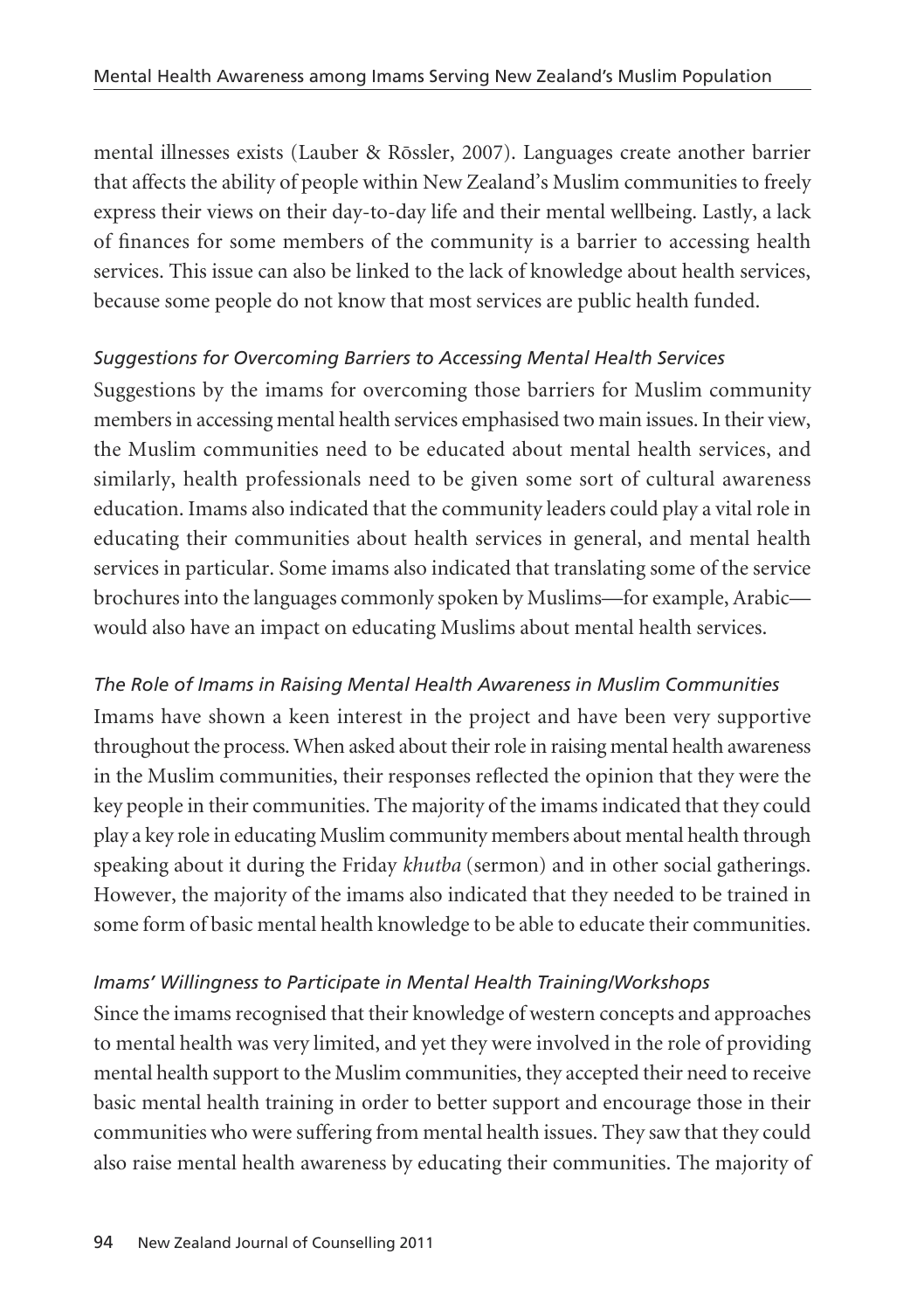the imams showed a keen interest in participating in mental health training or workshops in order to be better equipped. Only a few of the imams showed some reluctance to participate in the training, but that was due primarily to their time limitations and work commitments. However, no one gave a completely negative response.

#### **Future Directions and Recommendations**

In recent years, the implications of cultural and religious beliefs have been identified as one of the important foci of researchers in mental health tools for recovery. Our study opens ways for using culturally competent pathways to improve mental health service delivery to ethnic minorities living in New Zealand by those health service providers who have accepted that the one-model-fits-all pathway does not work in a multicultural society. The Muslim community has been perceived in a simplistic and generalised way by health professionals as being a difficult community to access. This study not only identifies the main access point for these communities by involving imams, but also identifies ways to work in collaboration with Muslim communities.

Imams could play a significant role not only in raising mental health awareness within Muslim communities but also by providing a useful resource for mental health professionals through giving advice regarding cultural and religious issues related to mental health. The project team now intends to support imams in gaining basic western mental health knowledge and training in order to equip them to deal with any mental-health-related issues they identify in the community or when approached by someone with problems. This will also help create communication channels with the imams, who will provide ongoing assistance to the health professionals in terms of gaining access to cultural support when needed. Additionally, it will help community members gain increased access to mainstream mental health services.

#### **Conclusion**

Undertaking this study has opened new avenues for further research initiatives exploring the role of the wider community itself in the utilisation of culturally competent pathways for mental health service delivery. This not only applies to Muslim communities but also suggests a direction for exploring the possibilities of the role and importance of religious leaders from other communities in raising mental health awareness and increasing access to mainstream mental health services. The research findings have confirmed the hypothesis that imams can play a significant role in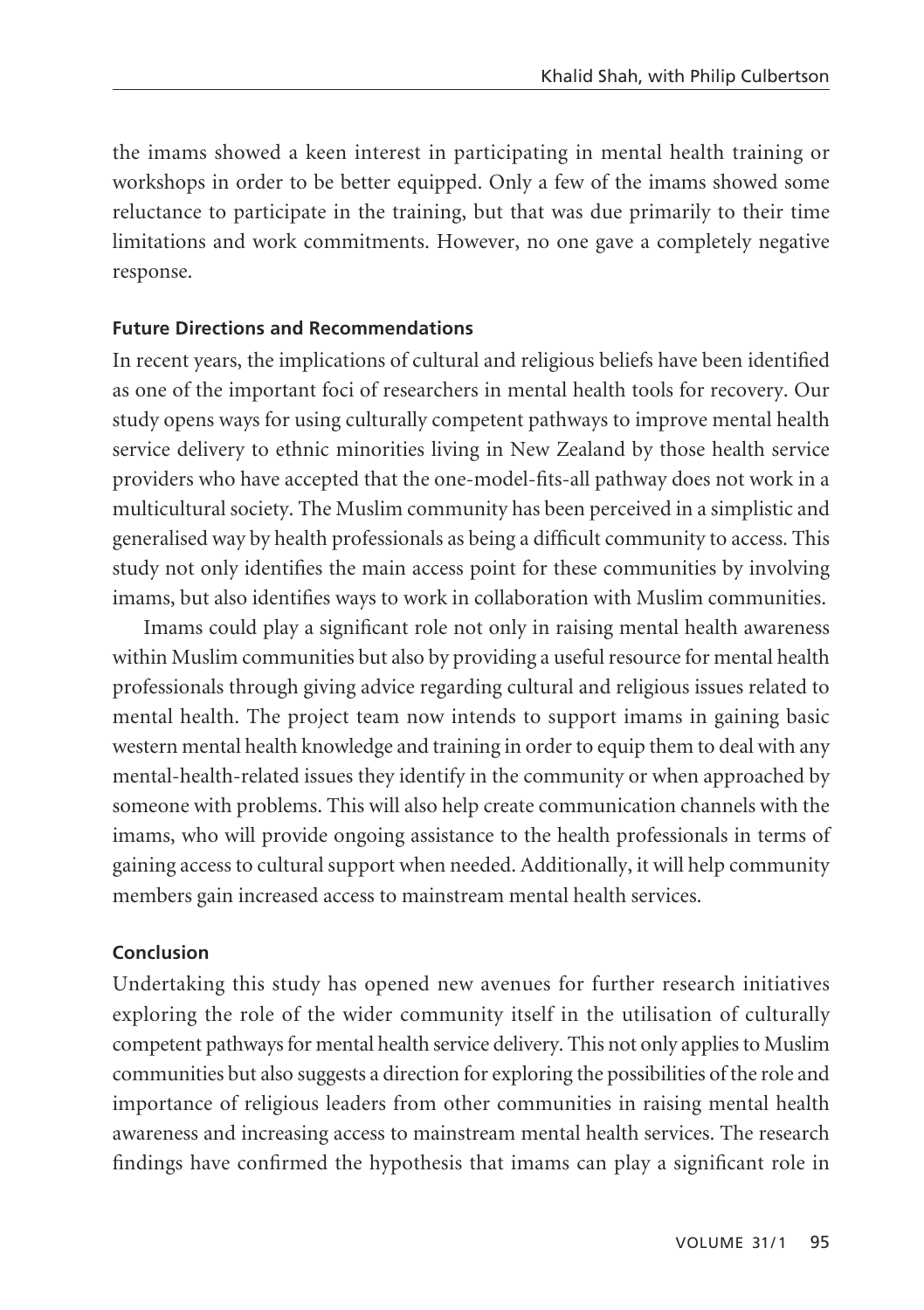supporting their community members with accessing help for mental health issues, and that a strong need exists for training imams in basic mental health knowledge as well as for training health professionals in cultural awareness. However, deeper and more extensive research is still needed into the viewpoints of Muslim clients of mental health services and their families.

#### References

- Abu-Ras, W., Gheith, A., & Cournos, F. (2008). Religion and imams role in mental health promotion: A study at 22 mosques in New York City's Muslim community. *Journal of Muslim Mental Health, 3,* 157–178.
- Bate, S. P., & Robert, G. (2002). Knowledge management and communities of practice in the private sector: Lessons for modernizing the National Health Service in England and Wales. *Public Administration, 80*(4), 643–663.
- Erickson, C. D., & Al-Tamimi, N. R. (2001). Providing mental health services to Arab Americans: Recommendations and considerations. *Cultural Diversity and Ethnic Minority Psychology, 4*(7), 308–327.
- Hussain, F. (2009). The mental health of Muslims in Britain: Relevant therapeutic concepts. *International Journal of Mental Health, 38*(2), 21–36. doi: 10.2753/IMH0020-7411380202
- Larson, D. B., Hohmann, A. A., Kessler, L. G, Meador, K. G., Boyd, J. H., & McSherry, E. (1988). The couch and the cloth: The need for linkage. *Hospital and Community Psychiatry, 39,* 1064–1069.
- Lauber, C., & Rössler, W. (2007). Stigma towards people with mental illness in developing countries in Asia. *International Review of Psychiatry*, *19*, 158–178.
- Lawrence, J., & Kearns, R. (2005). Exploring the "fit" between people and providers: Refugee health needs and health care services in Mt Roskill, Auckland, New Zealand. *Health and Social Care in the Community, 13*(5), 451–461.
- Leavey, G. (2008). UK clergy and people in mental distress: Community and patterns of pastoral care. *Transcultural Psychiatry 45*(1), 79–104.
- Mohit, A. (2001, January). Psychiatry and mental health for developing countries: Challenges for the 21st century. Paper given at the 13th Congress of the Pakistan Psychiatric Society, Islamabad, Pakistan. Retrieved February 2, 2011, from http://www.emro.who.int/ mnh/whd/TechPres-Pakistan.pdf
- Osman, M. A., Milstein, G., & Marzuk, P. M. (2005). The imam's role in meeting the counseling needs of Muslim communities in the United States. *Psychiatric Services, 56,* 202–205.
- Padela, A., Killawi, A., Heisler, M., Demonner, S., & Fetters, M. D. (2010, November 19). The role of imams in American Muslim health: Perspectives of Muslim community leaders in southeast Michigan. *Journal of Religious Health*. Advance online publication.